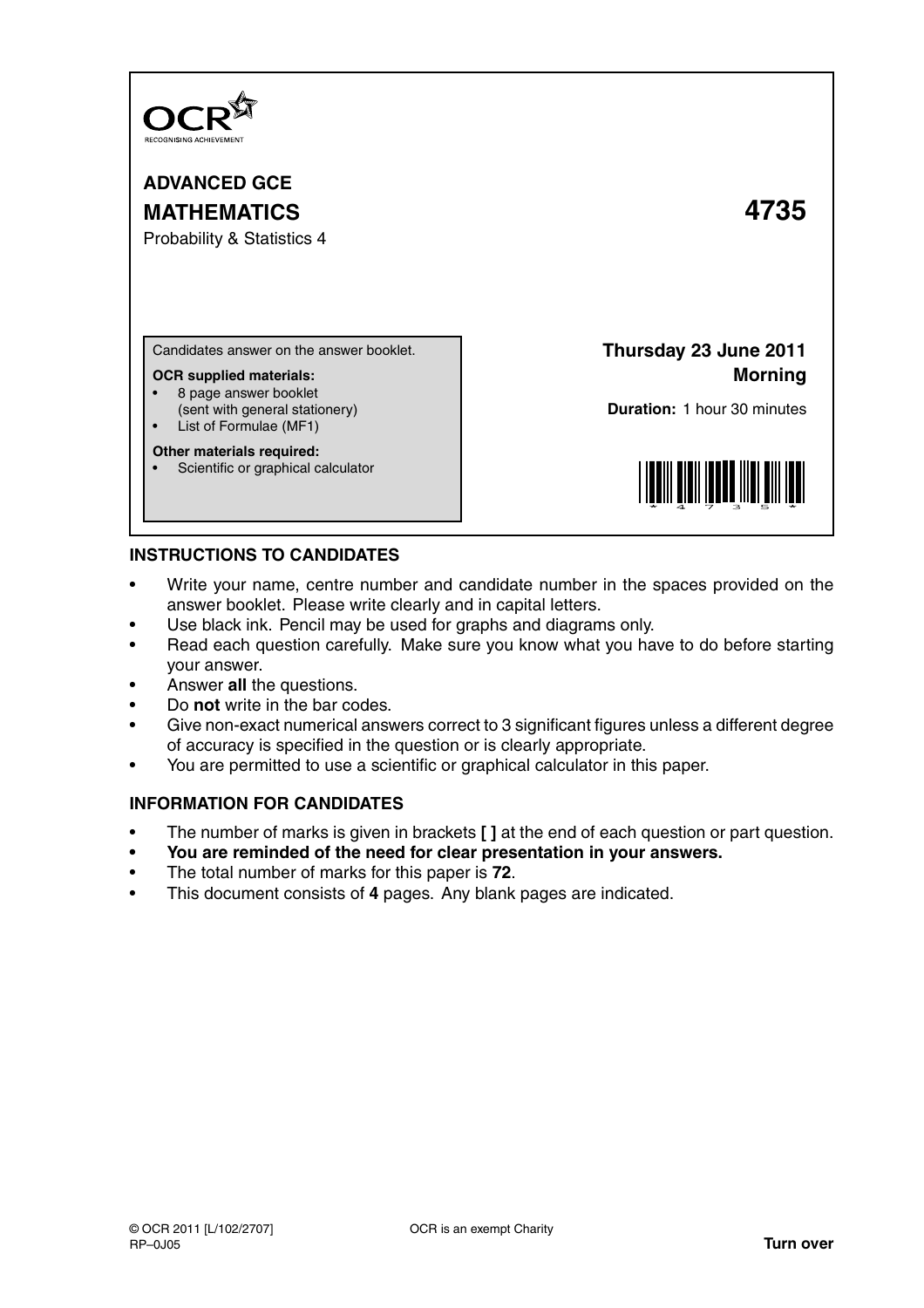- (i) Show, from the definition, that the probability generating function of *X* is  $(q + pt)^n$ , where  $q = 1 - p.$  **[2]**
- **(ii)** The independent random variable *Y* has the distribution  $B(2n, p)$  and  $T = X + Y$ . Use probability generating functions to determine the distribution of *T*, giving its parameters. **[4]**
- **2** A botanist believes that some species of plants produce more flowers at high altitudes than at low altitudes. In order to investigate this belief the botanist randomly samples 11 species of plants each of which occurs at both altitudes. The numbers of flowers on the plants are shown in the table.

| <b>Species</b>                     |              |   |    |   |    | 6  |    |  |  |
|------------------------------------|--------------|---|----|---|----|----|----|--|--|
| Number of flowers at low altitude  | $-1.5 \pm 1$ |   |    |   |    |    | 6  |  |  |
| Number of flowers at high altitude |              | 6 | 10 | 8 | 14 | 16 | 20 |  |  |

- **(i)** Use the Wilcoxon signed rank test at the 5% significance level to test the botanist's belief. **[7]**
- **(ii)** Explain why the Wilcoxon rank sum test should not be used for this test. **[1]**
- 3 For the events *A* and *B*,  $P(A) = P(B) = \frac{3}{4}$  and  $P(A | B') = \frac{1}{2}$ .
	- **(i)** Find P(*A* ∩ *B*). **[4]**

For a third event *C*,  $P(C) = \frac{1}{4}$  and *C* is independent of the event *A* ∩ *B*.

- **(ii)** Find  $P(A \cap B \cap C)$ . **[1]**
- (iii) Given that  $P(C | A) = \lambda$  and  $P(B | C) = 3\lambda$ , and that no event occurs outside  $A \cup B \cup C$ , find the value of  $\lambda$ . **[5]**
- **4** The discrete random variable *X* has moment generating function  $\left(\frac{1}{4}\right)$  $\frac{1}{4} + \frac{3}{4}$  $\frac{3}{4}e^{t}\big)^{3}$ .
	- **(i)** Find E(*X*). **[3]**
	- (ii) Find  $P(X = 2)$ . [3]
	- **(iii)** Show that *X* can be expressed as a sum of 3 independent observations of a random variable *Y*. Obtain the probability distribution of *Y*, and the variance of *Y*. **[4]**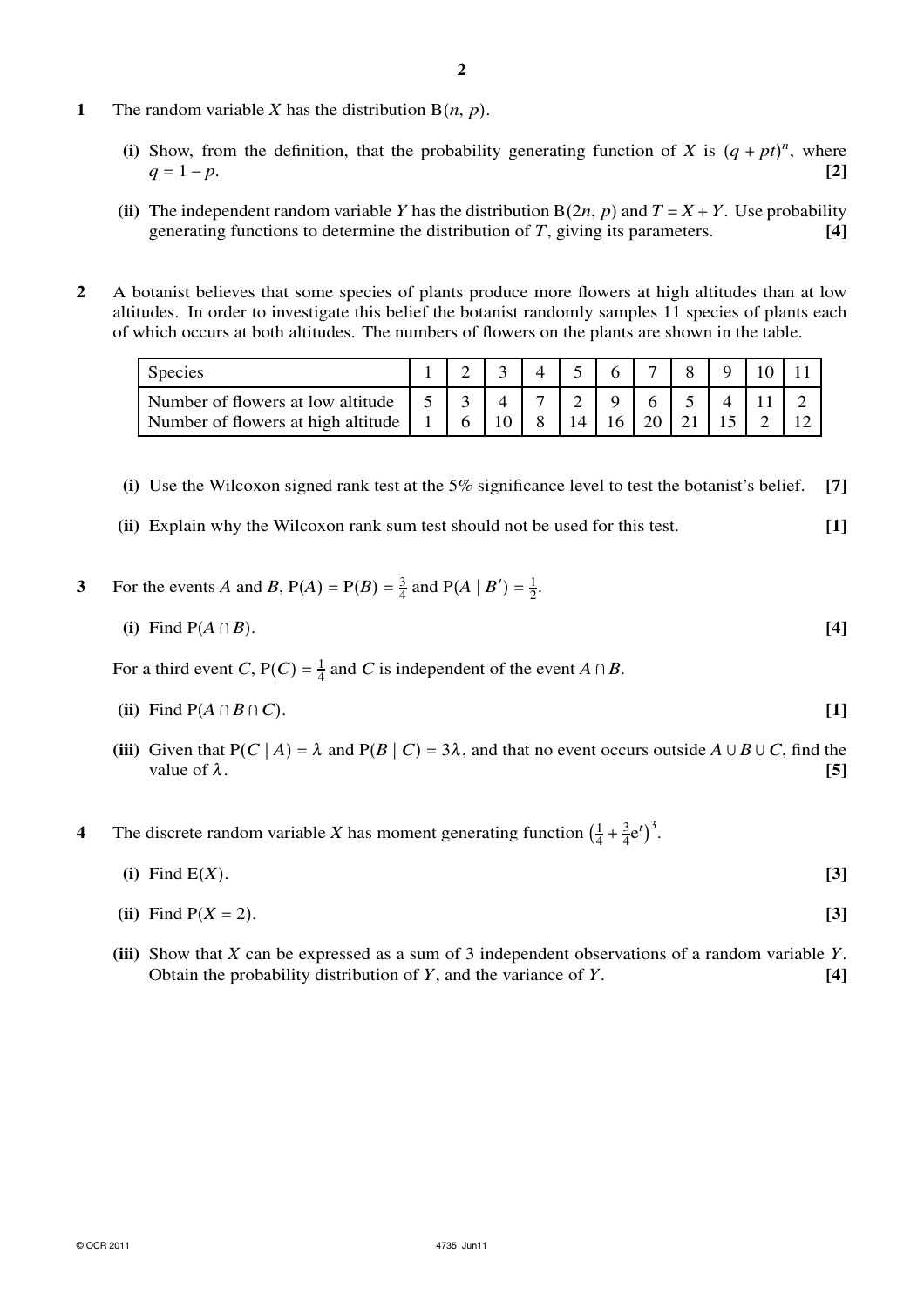**3**

| Brand A: $5.6$ $8.7$ $9.2$ $10.7$ $11.2$ $12.6$ |  |  |  |
|-------------------------------------------------|--|--|--|
| Brand B: $10.1$ 11.6 12.0 12.2 12.9 13.5        |  |  |  |

**(i)** Give one advantage that a non-parametric test might have over a parametric test in this context.

**[1]**

- **(ii)** Carry out a suitable Wilcoxon test at the 5% significance level of whether there is a difference between the average breaking strengths of the two brands. **[7]**
- **(iii)** An extra elastic band of brand *B* was tested and found to have a breaking strength exceeding all of the other 12 bands. Determine whether this information alters the conclusion of your test.

**[3]**

**6** A City Council comprises 16 Labour members, 14 Conservative members and 6 members of Other parties. A sample of two members was chosen at random to represent the Council at an event. The number of Labour members and the number of Conservative members in this sample are denoted by *L* and *C* respectively. The joint probability distribution of *L* and *C* is given in the following table.

|                       |                  |                 | L                |                |
|-----------------------|------------------|-----------------|------------------|----------------|
|                       |                  | 0               |                  | 2              |
|                       | $\boldsymbol{0}$ | $\frac{1}{42}$  | $\frac{16}{105}$ | $\frac{4}{21}$ |
| $\mathcal{C}_{0}^{0}$ |                  | $\frac{2}{15}$  | $\frac{16}{45}$  | 0              |
|                       | $\mathbf 2$      | $\frac{13}{90}$ | 0                |                |

- **(i)** Verify the two non-zero probabilities in the table for which  $C = 1$ . **[4]**
- **(ii)** Find the expected number of Conservatives in the sample. **[3]**
- **(iii)** Find the expected number of Other members in the sample. **[3]**
- **(iv)** Explain why *L* and *C* are not independent, and state what can be deduced about Cov(*L*, *C*). **[3]**

## **[Question 7 is printed overleaf.]**

follows.